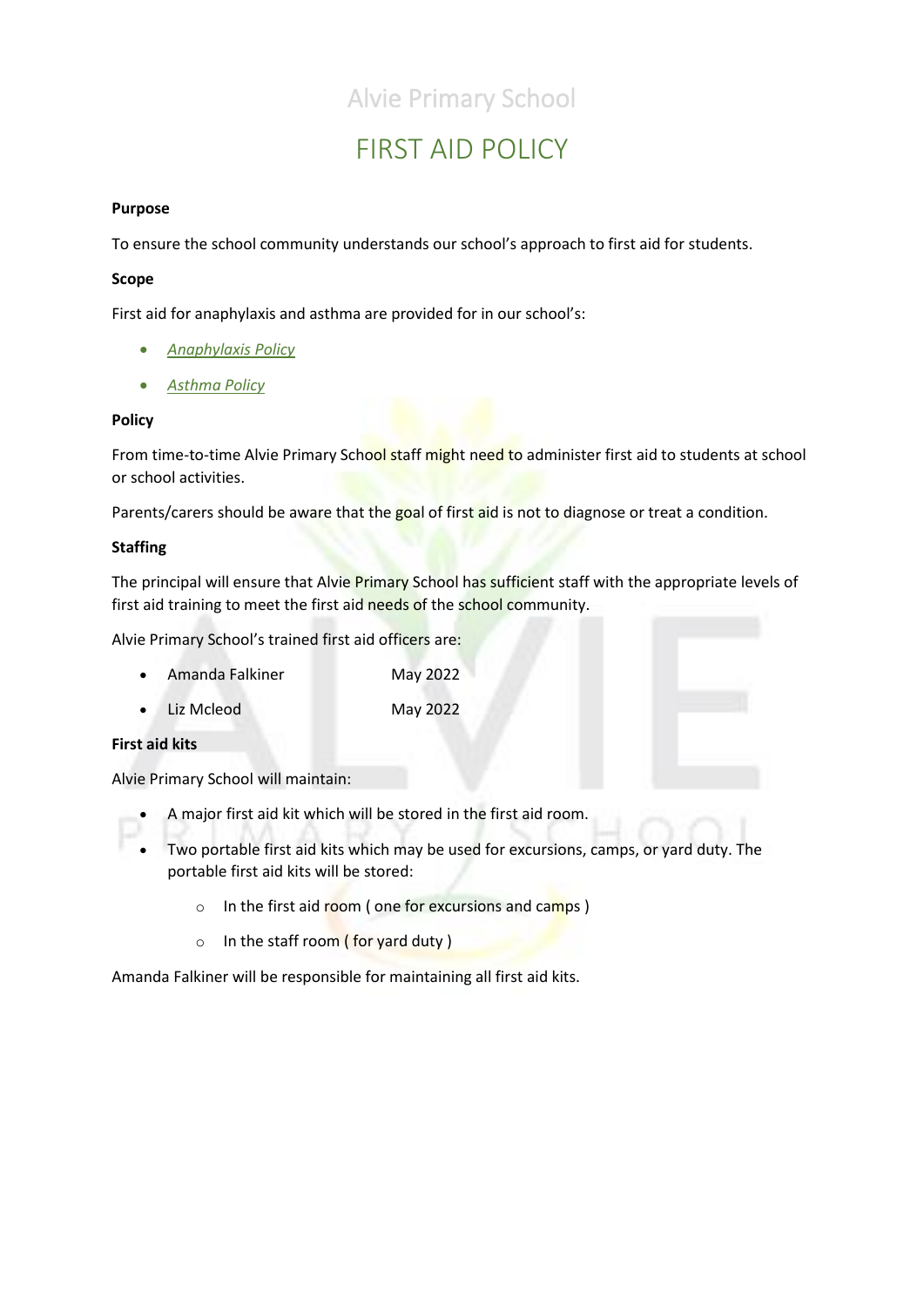### Alvie Primary School

# FIRST AID POLICY

### **Care for ill students**

Students who are unwell should not attend school.

If a student becomes unwell during the school day they may be directed to the sick bay and monitored by staff. Depending on the nature of their symptoms, staff may contact parents/carers or an emergency contact person to ask them to collect the student.

#### **First aid management**

If there is a situation or incident which occurs at school or a school activity which requires first aid to be administered to a student:

- Staff who have been trained in first aid will administer first aid in accordance with their training. In an emergency, other staff may assist in the administration of first aid within their level of competence.
- In a medical emergency, staff may take emergency action and do not need to obtain parent/carer consent to do so. Staff may contact Triple Zero "000" for emergency medical services at any time.
- Staff may also contact NURSE-ON-CALL (on 1300 60 60 24) in an emergency. NURSE-ON-CALL provides immediate, expert health advice from a registered nurse and is available 24 hours a day, 7 days a week.
- If first aid is administered for a minor injury or condition, Alvie Primary School will notify parents/carers by phone call or SMS.
- If first aid is administered for a serious injury or condition, or in an emergency, school staff will attempt to contact parents/carers or emergency contacts as soon as reasonably practical.
- If staff providing first aid determine that an emergency response is not required but that medical advice is needed, school staff will ask parents/carers, or an emergency contact person, to collect the student and recommend that advice is sought from a medical practitioner.
	- Whenever first aid treatment has been administered to a student Alvie Primary School will:
		- o record the incident on CASES21
		- $\circ$  if first aid was administered in a medical emergency, or in cases where injury is sustained to the head, report the incident to the Department's Security Services Unit on 03 9859 6266.

In accordance with guidance from the Department of Education and Training, analgesics, including paracetamol and aspirin, will not be stored at school or provided as a standard first aid treatments. This is because they can mask signs of serious illness or injury.